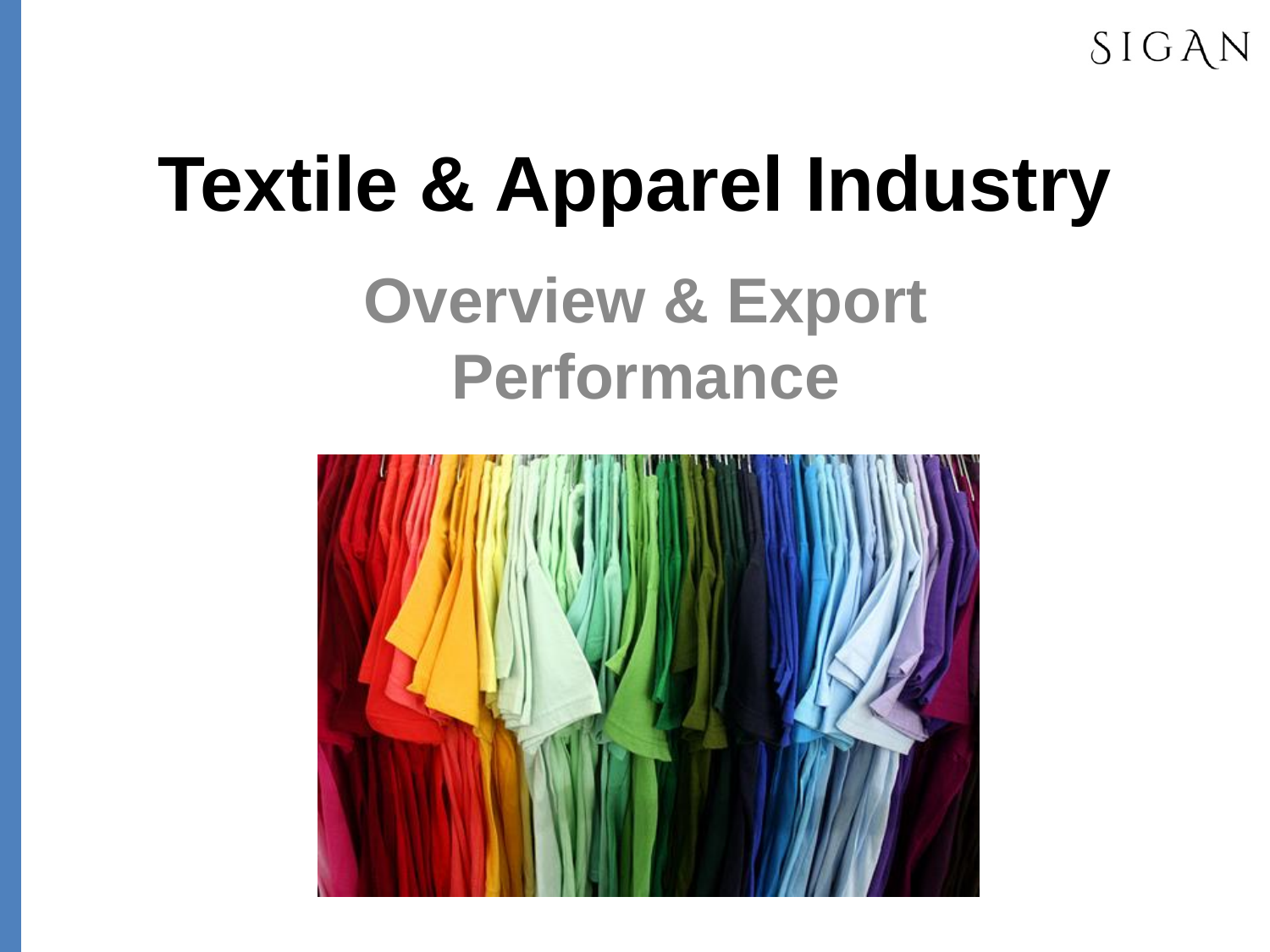#### **Overview**

India is the world's 2nd largest producer of textiles and garments.

It is also the world's 2nd largest textile exporter. Textiles includes everything from fibre and yarn to fabric, made-ups and readymade garments made of cotton, silk, wool and synthetic yarn.

The size of Indian textile and apparel market stood at US\$ 89 billion in 2011 and is expected to touch US\$ 223 billion by 2021.

India has abundance of raw material such as cotton, wool, silk and jute. It accounts for about 14% of the world's production of textile fibres and yarns. India is the largest produces of jute, 2nd largest produces of cotton and silk, and 3rd largest of cellulosic fibre.



Source: Confederation of Indian Textile Industry & India Brand Equity Foundation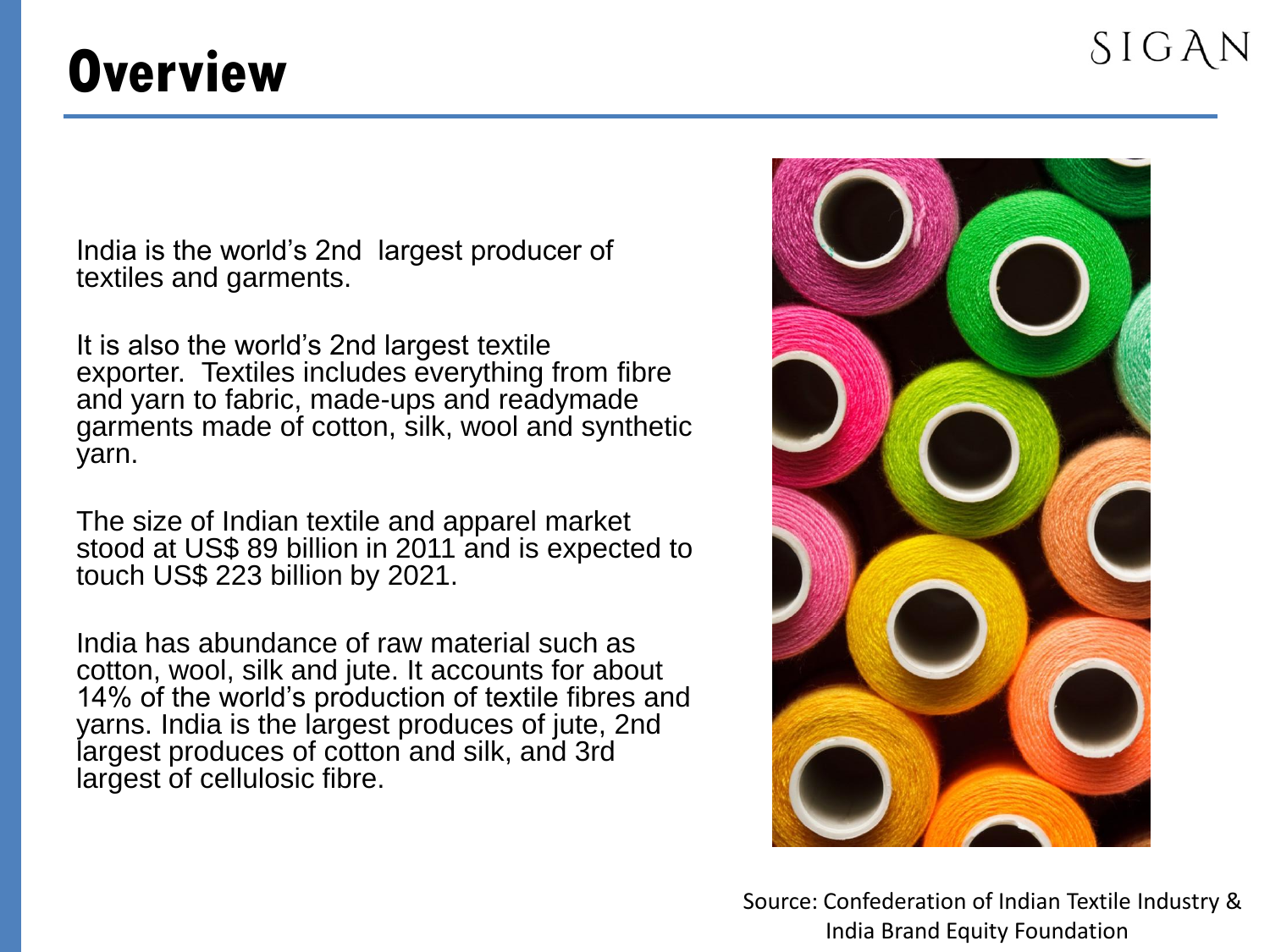### **Highlights of Textile Product Segments**

**Readymade Garments**: India was ranked as the 6th largest exporter of readymade garments in the world in 2013, with exports of \$16 billion. Readymade garments was the largest contributor to total textile and apparel exports from India in 2012, with a share of 39 per cent.

**Cotton Textiles:** India is the second largest exporter of cotton. The Indian Textile industry, which is the 2nd largest producer of textiles and garments, consumes a diverse range of cotton and yarn, but is predominantly cotton based.

**Man-made Textiles**: India is the 4th largest producer of synthetic fibres/yarns globally. Indian MMF fibres are exported to more than 140 countries. (Source: Synthetic and Rayon Textiles Export Promotion Council). Man-made Textiles is seeing an year on year growth of 14%.



Source: Confederation of Indian Textile Industry & India Brand Equity Foundation

SIGAN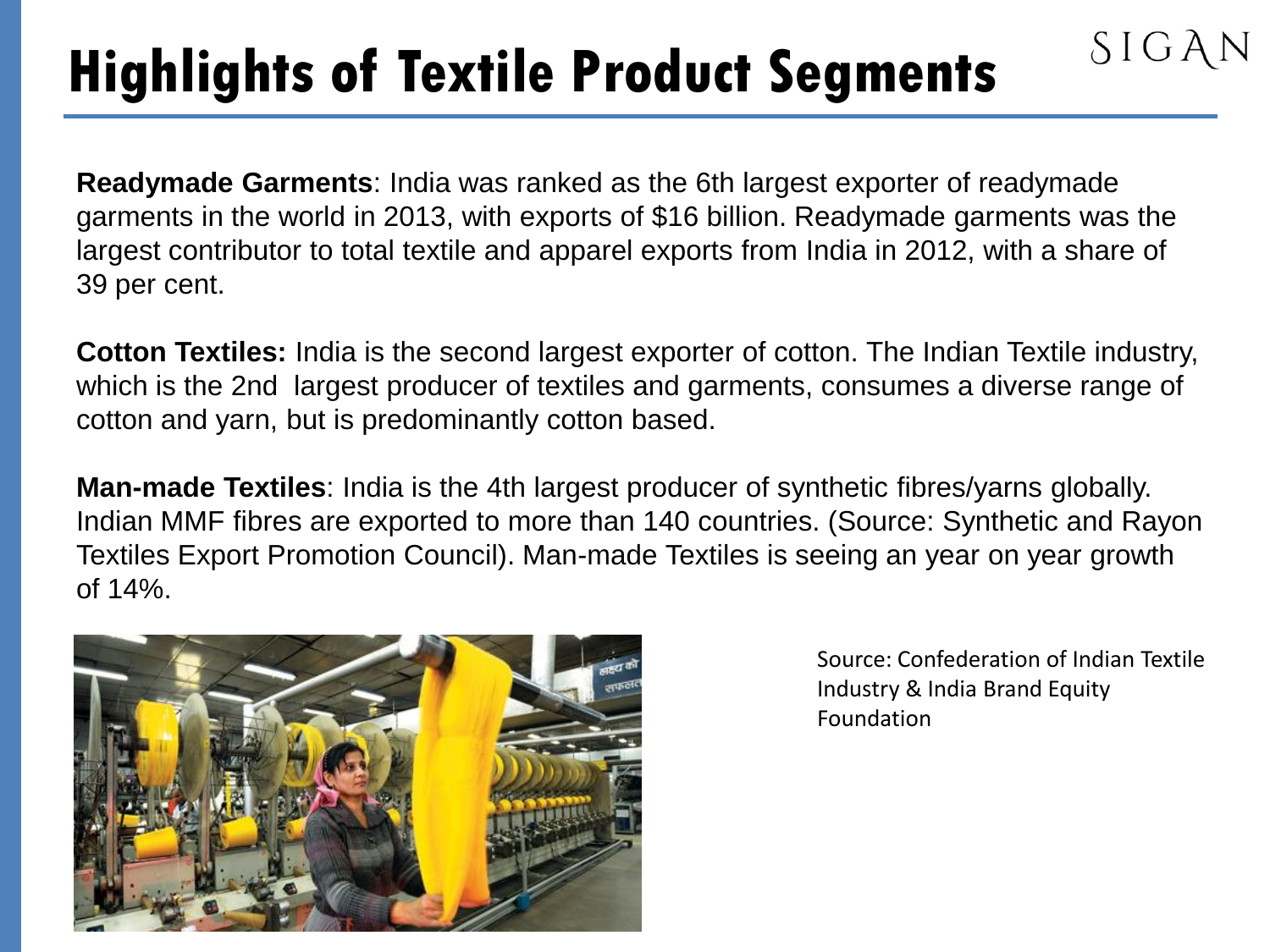## **Highlights of Textile Product Segments**

**Handicrafts:** China and India currently dominate handicraft production worldwide. In 2002, India held a 10 percent share of global handicraft exports and this has been growing at 4.&% annually. (Source: Global market assessment for Handicrafts, USAID)

**Silk & Handloom:** India is the 2nd largest producer of silk and contributes about 18% to the total world raw silk production.

**Woolen & others**: India is the 7th largest producer. of the wool in the world. India also produces 1.8% of the world's total wool. India has 3rd largest sheep population in the world, having 6.15 crores sheep, producing 45 million kg of raw wool, and accounting for 3.1% of total world wool production. India ranks 6th amongst clean wool producer countries and 9th amongst greasy wool producers.



SIGAN

Source: Confederation of Indian Textile Industry & India Brand Equity Foundation